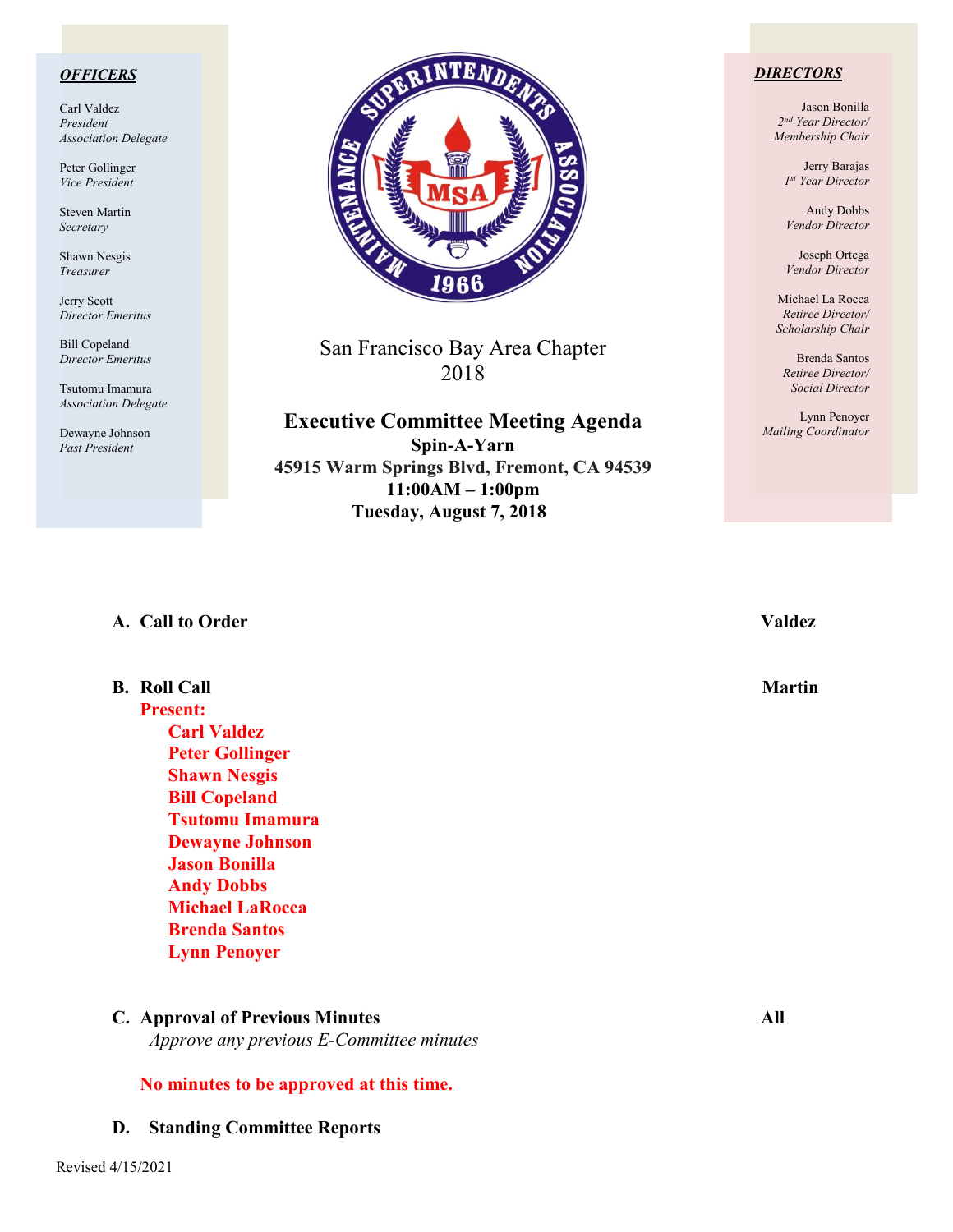# **1. Membership LaRocca**

| <b>Members</b> |  |
|----------------|--|
|                |  |

Revised 4/15/2021

| Life Members:<br>Regular Members:<br>Vendor Members: |                                                                                                                |
|------------------------------------------------------|----------------------------------------------------------------------------------------------------------------|
| Total Members:                                       | 343. Susie is to update our roster.<br>Motion by Tsutomu to accept. 2 <sup>nd</sup> by Michael. Motion passed. |

| 2. Life Members            |                                                                                                                                           | <b>LaRocca/Santos</b> |
|----------------------------|-------------------------------------------------------------------------------------------------------------------------------------------|-----------------------|
| E.                         | <b>Vendors Report</b>                                                                                                                     | Dobbs/Ortega          |
|                            | 1. Soap Box Vendor August                                                                                                                 |                       |
| F.                         | <b>Association Report</b>                                                                                                                 | <b>Imamura</b>        |
|                            | 1. Foundation Report<br>a. Policy<br>b. Pamphlet<br>2. Executive Board President visit - September 20<br>3. Conference – October 2 thru 5 |                       |
| G.                         | <b>Training Coordinator</b>                                                                                                               | <b>Martin/Dobbs</b>   |
|                            | 56 attendees at Reed & Graham in July. 10 walk-ins. 73 registered.                                                                        |                       |
| Н.                         | <b>Scholarships</b>                                                                                                                       | LaRocca/Imamura       |
|                            | Michael to distribute proposed changes for the coming year.                                                                               |                       |
| I.                         | <b>Golf Tournament Committee Report</b>                                                                                                   | Ortega                |
| <b>J. Social Committee</b> |                                                                                                                                           | <b>Santos</b>         |
|                            | <b>Proposed event for September 22 for Graton Casino, Santa Rosa</b>                                                                      |                       |
|                            | K. Treasurer's report                                                                                                                     | <b>Nesgis</b>         |
|                            | Account totals:<br><b>Basic Checking</b><br>\$<br>17, 298.72<br>$\mathcal{S}$<br>21,930.74<br>Savings                                     |                       |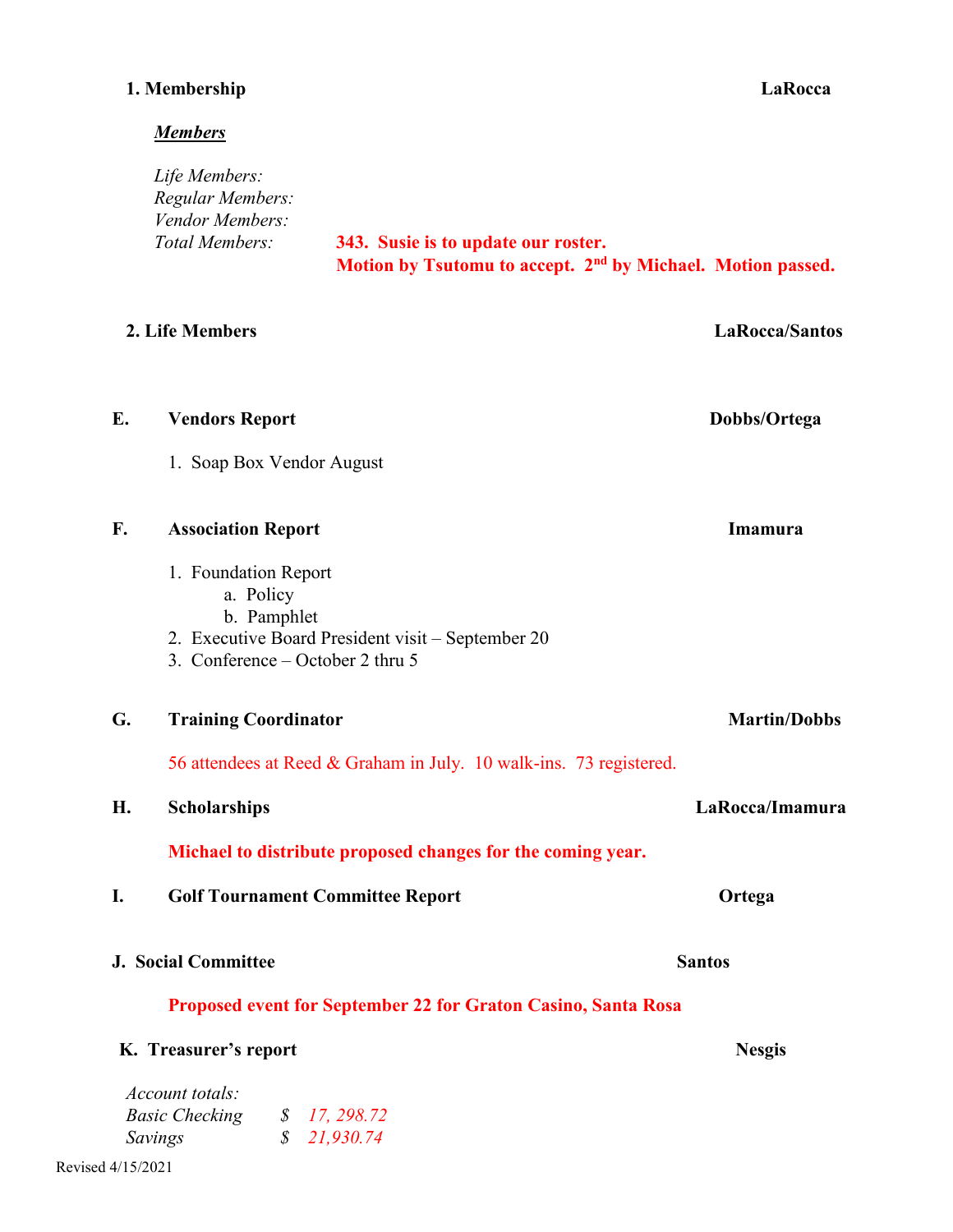#### **TOTAL \$ 39,229.46**

#### **Motion to accept by Peter. 2nd by Dewayne. Motion passed.**

#### L. Technology/Regonline Report **Bonilla/Nesgis** Bonilla/Nesgis

#### *1. Status of Regonline*

- *2. Laptop purchase*
- *3. Storing files electronically (Shawn & Jason)*

#### **L. Old Business**

- 1. Appointment of new Executive Board Delegate
- 2. Format for vendors' appreciation membership meeting
- 3. August 2018 Meeting
	- a. Location City of Pleasanton
	- b. Topic MUTCD updates and tour of Pleasanton Sign Shop

### **M. New Business**

#### **O. Mailings Penoyer**

#### **Announcements:**

 $\triangleright$  Next General Meeting –

# **August 16, 2018 - "MUTCD Update and Traffic Sign Symposium"**

Location – City of Pleasanton Operations Service Center, Streets Building, 3333 Busch Road, Pleasanton, CA 94566 Hours: 11:30am 1:00pm General meeting Host – City of Pleasanton

## **September 20, 2018 - "Vendor Appreciation Equipment & Tradeshow"**

Location – 5072 Benson Road, Union City, Ca Hours: 9:00am – 11:30am workshop /12:00pm – 1:00pm General meeting Host – Union Sanitary District, Shawn Nesgis

Next E-Committee Meeting – **September 11**, 11 a.m. to 1 p.m., Spin a Yarn, Fremont -